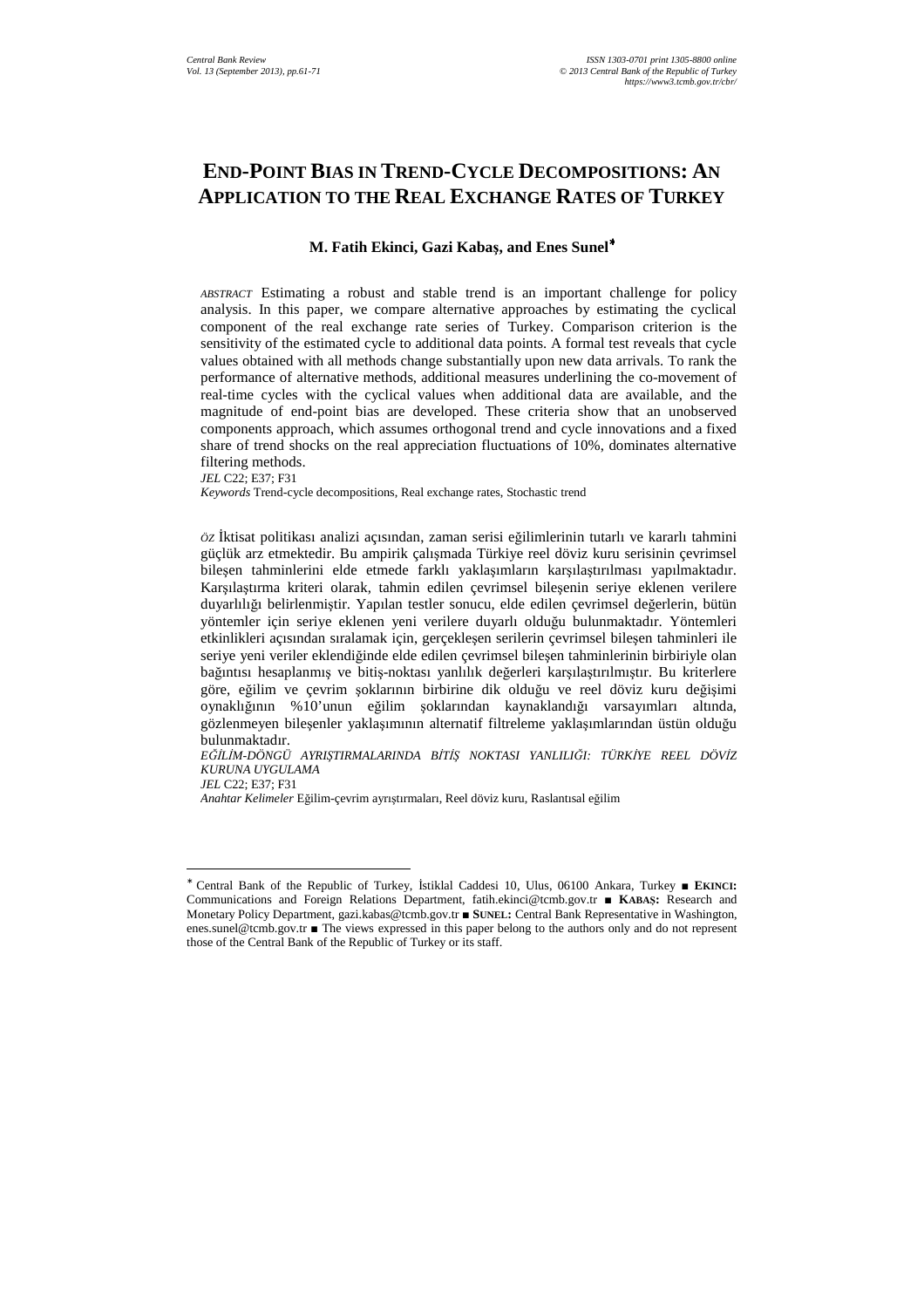#### **1. Introduction**

Decomposing economic time series into trend and cyclical components has been among the top priorities of policymakers. For instance, the main pillar of the inflation targeting regime is to bring a discipline to the determination of short-term nominal interest rates in response to deviations of inflation and output from a *target* or *fundamental* level. On the other hand, following the recent global financial crisis, additional economic variables such as the real exchange rate and the ratio of credit to GDP have gained more attention from the policymakers in terms of their cyclical behavior around a *fundamental* level.<sup>1</sup>

In order to flesh out the real-time macroeconomic data and extract cyclical components for policy analysis, several methods have been developed by economists. However, many trend-cycle decompositions suffer from an end-point problem, which might be characterized by the exaggerated impact of the terminal data point on the obtained trend. Specifically, if the purpose of the analysis is to document and study the properties of the cyclical component, one can simply omit the terminal data points of the series. On the other hand, if the trend is used for policy purposes, then the terminal data point is likely to be the one, which is particularly interesting.

Choosing the appropriate filtering method is especially important as information on the future path of the economy is missing, when the policy decisions are made. Accordingly, it is only when new data in future periods become available that the trend-cycle decomposition becomes more robust and gets stabilized. The value of the trend in the terminal period might change significantly when new data become available, irrespective of whether new data points are driven by cyclical or structural factors.

The goal of this study is to compare the performance of selected filtering methods in terms of the degree of the end-point problem that they display.<sup>2</sup> We carry out our experiments in a specific application of calculating the cyclical component of the real exchange rates for Turkey. Consequently, this exercise also relates to the permanent equilibrium exchange rate (PEER) literature. In this literature, the trend of the real exchange rates series is

<sup>&</sup>lt;sup>1</sup> See Drehmann et al. (2010), Aikman et al. (2012), Başçı (2013) and IMF World Economic Outlook (2013). <sup>2</sup> There is also a very important discussion on the sensitivity of business cycle facts to the filtering methods used. Canova (1994) shows the sensitivity of US business cycle turning points to the filtering methods used. Canova (1998) reports that stylized facts about the US economy vary widely across different detrending methods. In this paper, we focus on the sensitivity of cycle estimates to the new data arrivals.

<sup>62</sup>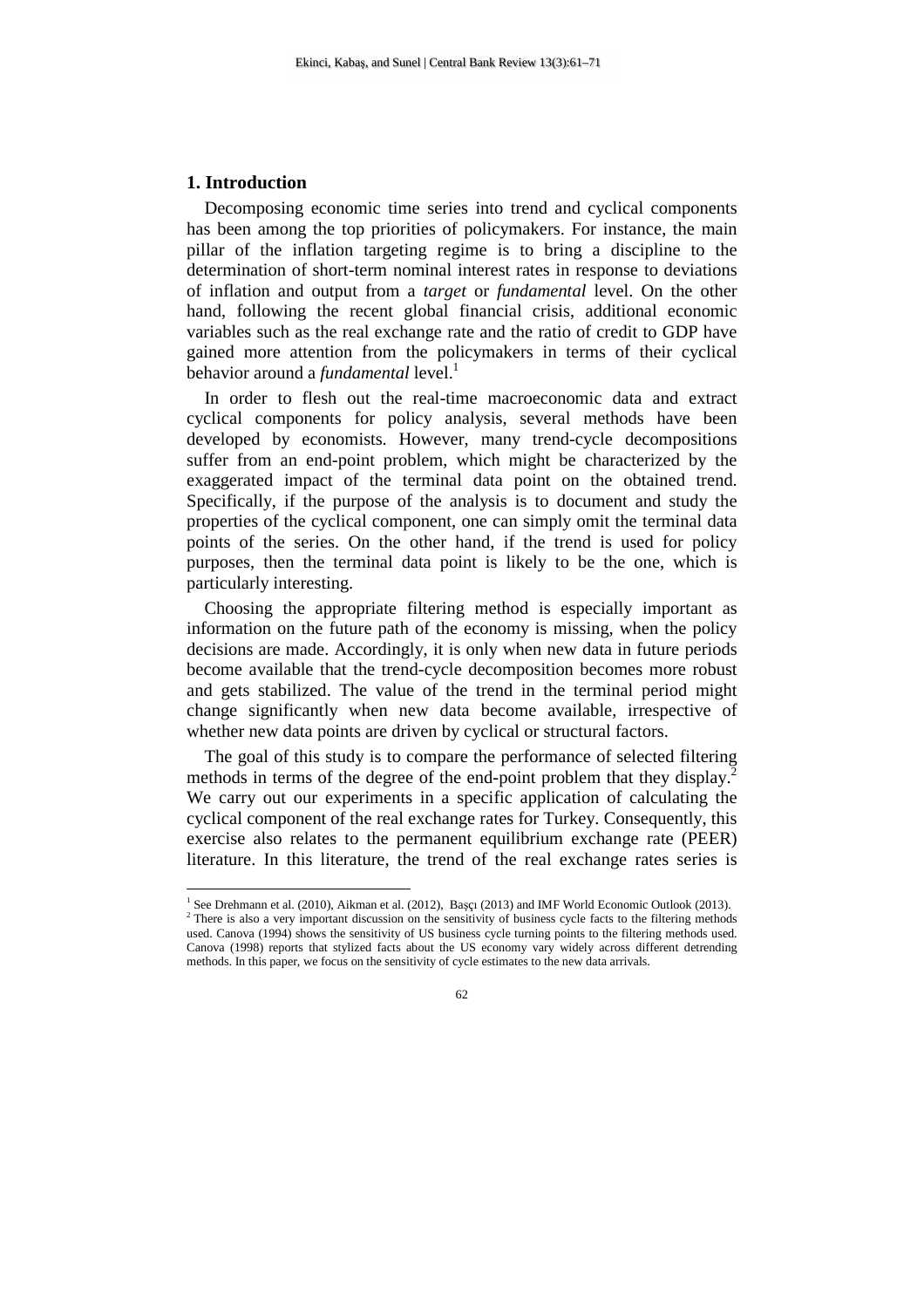defined to be a long-run equilibrium value and the cyclical component is referred as deviations from equilibrium real exchange rate or real exchange rate misalignments. $3$  In this study, we compare the performance of different methods in order to extract the cyclical component from the real exchange rate series of Turkey.

The paper is organized as follows. Next section describes the data used, Section 3 explains the filtering methods applied. In Section 4, we define different measures of comparison for these methods and discuss the results. Section 5 concludes the paper.

# **2. Data**

We use monthly real exchange rate series of Turkey. Real effective exchange rate index of the Turkish lira vis-à-vis all trading partners of Turkey (RER<sup>all</sup>) is the series used in the benchmark analysis. The second series used in the study is the real effective exchange rate index of the Turkish lira vis-à-vis trading partners of Turkey, that are classified as advanced economies  $(RER<sup>adv</sup>)$ <sup>4</sup>. These indices are calculated and published by Central Bank of Turkey. The sample period starts in January 2003 and ends by December 2012 for both series.

# **3. Trend-Cycle Decompositions**

In this section, we describe the filtering methods used to extract the cyclical component of real exchange rates. A simple method is to run the following regression,

### $y_t = c + \gamma t + \epsilon_t$

where  $y_t$  is the natural logarithm of the real exchange rate and  $\gamma$  gives an average appreciation rate observed in the real exchange rate series of Turkey. We name the trend value  $(c + \gamma t)$  calculated by this method as the OLS (Ordinary Least Squares) trend and treat innovations as the cyclical component. Next, we briefly describe the methods in which we assume a stochastic trend, that is, the Beveridge-Nelson Decomposition and the Unobserved Components Approach, and then we proceed with explaining more conventional filtering methods: such as the Hodrick-Presscott Filter and the Wavelet Analysis.<sup>5</sup>

<sup>&</sup>lt;sup>3</sup> Huizinga (1987) has been the first study to interpret the cyclical component values extracted by a Beveridge-Nelson decomposition as the real exchange rate misalignments. See MacDonald (2000) and Bussiere et al. (2010) for a detailed discussion on the equilibrium exchange rate estimation literature.

<sup>4</sup> IMF classification at 2009 is used. Advanced economies are Austria, Belgium, Czech Republic, Denmark, Finland, France, Germany, Greece, Ireland, Israel, Italy, Japan, Netherlands, Portugal, Slovakia, Spain, South Korea, Sweden, Switzerland, Taiwan, UK, and US. See Saygılı et al. (2010) for a detailed description of calculations.

<sup>&</sup>lt;sup>5</sup> See Ekinci et al. (2013) for a detailed description of methods.

<sup>63</sup>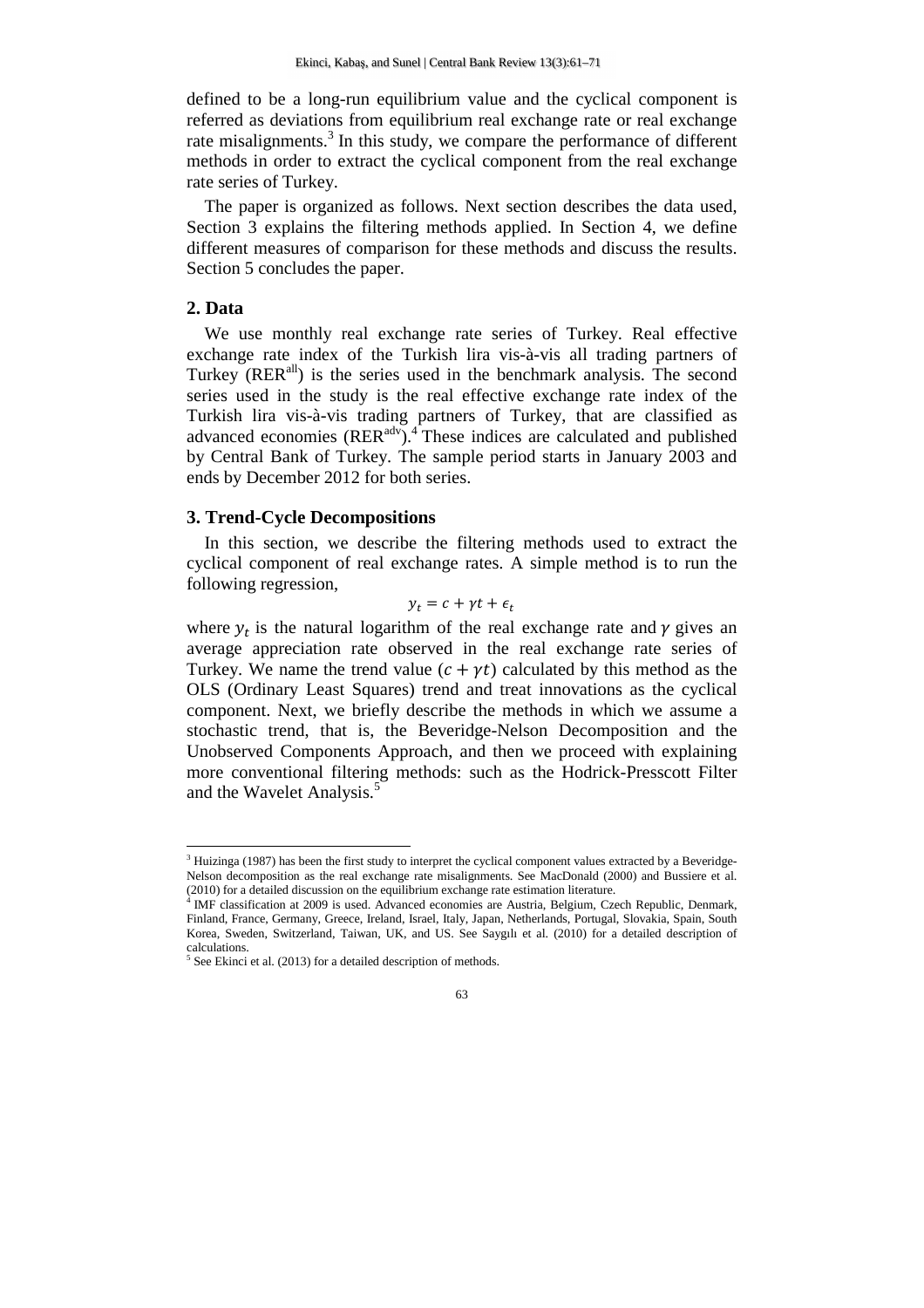#### **3.1. Beveridge-Nelson (BN) Decomposition**

This approach assumes that real exchange rates are expressed as the sum of two components,

$$
y_t = \tau_t + c_t,
$$

where  $\tau_t$  represents the long-run trend, which follows a random walk as in Beveridge and Nelson (1981) and  $c_t$  denotes the cyclical component. The trend component in BN decomposition is defined as the infinite horizon expectation of the time series, that is  $\tau_t \equiv \lim_{j \to \infty} E_t [y_{t+j}]$ .<sup>6</sup>

### **3.2. Unobserved Components (UC) Approach**

UC method treats the trend and cycle components as unobservable variables in the state space. In this paper, we make the following assumptions in order to extract the cycle: (i) the cyclical component is assumed to follow an AR(1) process and (ii) trend and cycle innovations are assumed to be uncorrelated.<sup>7</sup> Next, to estimate the model, we fix the weight of the trend component in the real exchange rate appreciation fluctuations at 10 percent.<sup>8</sup>

# **3.3. Hodrick-Prescott (HP) Filter**

HP filter is a widely-used tool in modern macroeconomics to obtain a smoothed non-linear representation of a time series. HP filter treats the observed time series as the sum of a long term growth component and a cyclical component. To extract an estimate for the cycle, HP filter minimizes the following penalty function,

$$
\min_{[\tau_t]_{t=1}^{t=T}} \sum_{t=1}^T (\mathcal{Y}_t - \tau_t)^2 + \lambda \sum_{t=2}^T [(\tau_t - \tau_{t-1})^2 + (\tau_{t-1} - \tau_{t-2})^2],
$$

where  $\lambda$  is a smoothing parameter. When  $\lambda = 0$ , the trend value is equal to the time series, i.e.,  $\tau_t = y_t$ . As  $\lambda$  gets larger, trend gets closer to a linear OLS estimate. Customary values of  $\lambda$  in the literature are; 100 for annual data, 1600 for quarterly data, and 14400 for monthly data. Since we use monthly data, we set  $\lambda$ =14400 in the analysis.

# **3.4. Wavelet Analysis**

Multi-resolution wavelet analysis is a useful tool for studying the time and frequency properties of an economic time series.<sup>9</sup> Using a wavelet filter, a time series  $y_t$  can be decomposed as

 $6$  We calculate the trend by implementing the methods described in Morley (2002).

<sup>&</sup>lt;sup>7</sup> Similar set of assumptions are made for identification purposes in Clark (1987), Harvey (1985), and Watson (1986). <sup>8</sup> Ekinci et al. (2013) shows that fixing the trend share of real appreciation volatility at 10% gives a similar

volatility of cyclical component relative to the other filtering methods.<br><sup>9</sup> Following Akkoyun et al. (2012), we choose Symlet-8 family in the filtering procedure, which produces

economically interpretable cycles and optimizes smoothness and symmetry.

<sup>64</sup>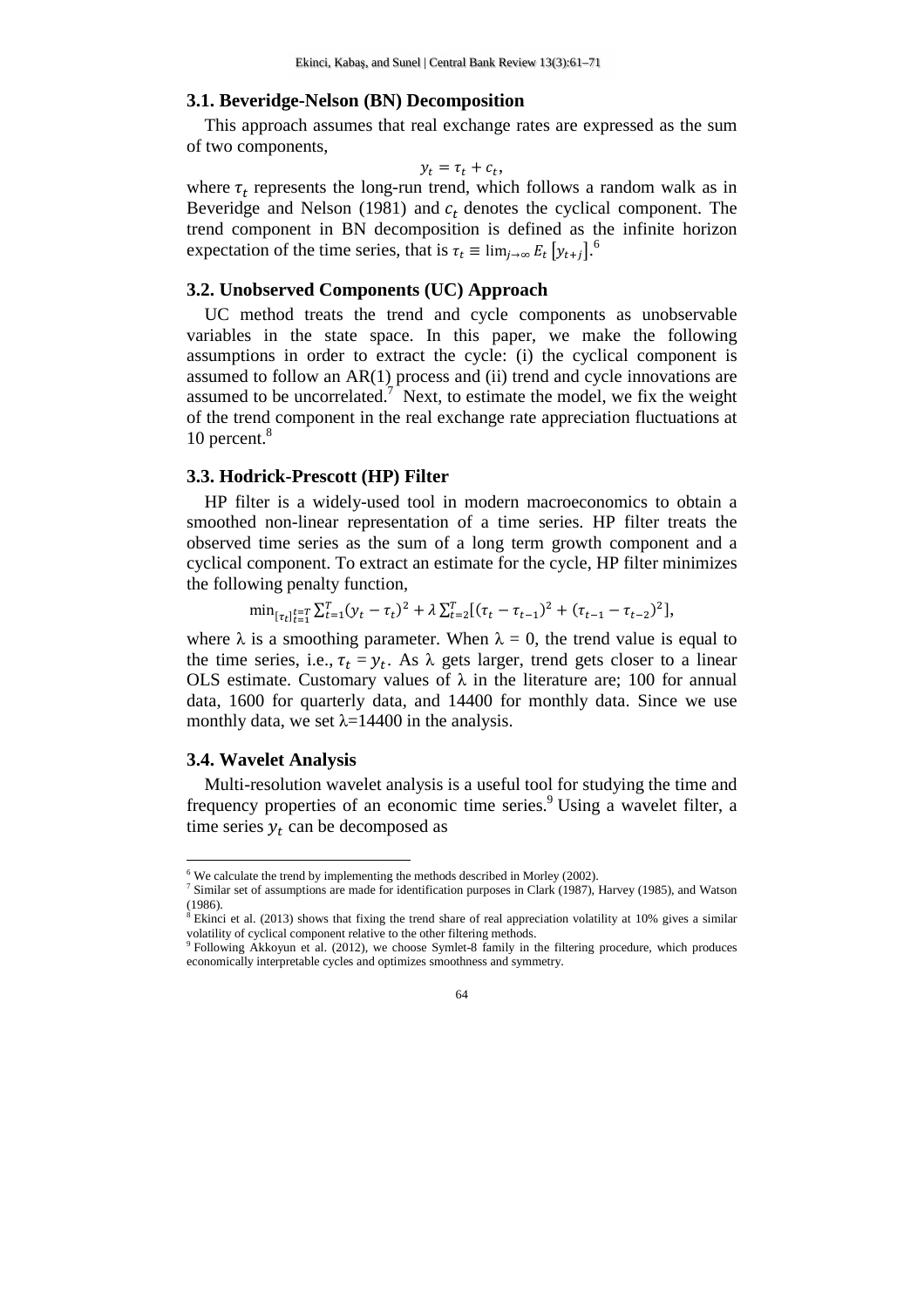$$
y_t = \bar{y}_t + \sum_{j=1}^N c_t^j,
$$

where  $\bar{y}_t$  captures the cyclical movements longer than  $2^{N+1}$  periods, and  $c_t^j$ represents the cycles that last between  $2^{j}$  and  $2^{j+1}$  periods. In our analysis, we set N=5. Therefore, we define the trend component,  $\tau = \bar{y}_t$ , as fluctuations that last longer than 64 months and lump the short term fluctuations into the cyclical component,  $c_t = \sum_{j=1}^{5} c_t^j$ .

### **4. Results**

To examine the degree of the end-point bias for selected filtering methods, we conduct a test proposed by Mohr (2005). Specifically, we run a regression where real-time cycle values are independent variables and cycle values with additional periods are dependent variables, that is,

$$
c_{t,t} = \alpha + \beta c_{t,t+k} + \epsilon_t,
$$

where second subindex represents the last period of the sample used to obtain the cyclical component. End-point bias is defined as the difference between the real-time cycle and the cyclical value for the extended sample,

$$
e_{t,k} \equiv c_{t,t} - c_{t,t+k}.
$$

We use the cycle values after January 2008 in running the Mohr (2005) test where the null hypothesis is  $H_0$ :  $\alpha = 0$  and  $\beta = 1$ . The test indicates how the real-time cyclical components are related to the estimates obtained with additional data. Mohr (2005) argues that cycle values obtained by using the full sample are the *true* values for the cyclical component, and therefore utilizes full sample to calculate the dependent variable. From a practical point of view, adding too many observations would lead to a test of a *midpoint bias* instead of an end-point bias.<sup>10</sup> We report our results by including 3, 6, and 12 additional observations in our tests. The results are reported in Tables 1 and 2 for the samples RER<sup>all</sup> and RER<sup>adv</sup>, respectively. We observe that the null hypothesis is rejected for all methods and alternative horizons with the exception of 6-months horizon for the HP filter and wavelet analysis methods. Consequently, this test indicates the presence of an endpoint bias for all methods. However, test values do not allow us to rank the reliability of methods. Therefore, we proceed to looking at some additional measures in order to compare these alternative approaches in extracting a robust cyclical component.

 $10$  Our results remain unchanged when the cyclical values with full sample are used.

<sup>65</sup>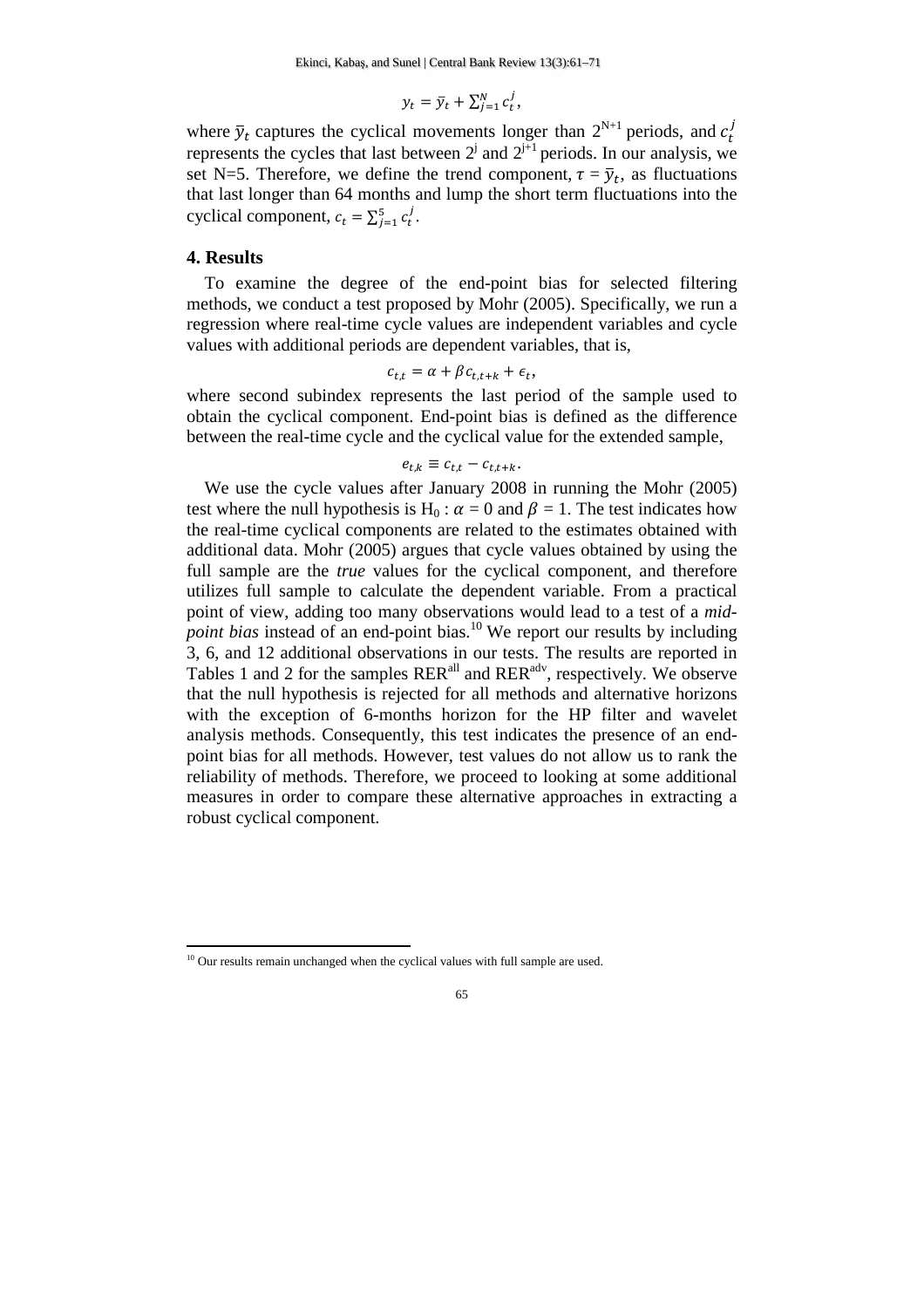Ekinci, Kabaş, and Sunel | Central Bank Review 13(3):61–71

|            |             | Table 1. End-Point Bias Test for RER <sup>all</sup> Sample |          |          |                |           |        |
|------------|-------------|------------------------------------------------------------|----------|----------|----------------|-----------|--------|
| Method     |             |                                                            | 3 months |          | 6 months       | 12 months |        |
| BN         |             | $\alpha$                                                   | β        | $\alpha$ | ß              | $\alpha$  | β      |
|            |             | $-0.98$                                                    | 0.95     | $-1.84$  | 0.89           | $-3.33$   | 0.78   |
|            |             | (0.19)                                                     | (0.03)   | (0.24)   | (0.03)         | (0.21)    | (0.03) |
|            | F-statistic |                                                            | 16.32    |          | 33.8           | 130.12    |        |
| HP         |             | $\alpha$                                                   | β        | $\alpha$ | β              | $\alpha$  | β      |
|            |             | $-0.26$                                                    | 1.22     | $-0.80$  | 1.04           | $-1.76$   | 0.74   |
|            |             | (0.21)                                                     | (0.05)   | (0.40)   | (0.10)         | (0.49)    | (0.04) |
|            | F-statistic |                                                            | 12.31    | 2.28     |                | 10.17     |        |
| <b>OLS</b> |             | $\alpha$                                                   | β        | $\alpha$ | β              | $\alpha$  | β      |
|            |             | $-0.44$                                                    | 1.07     | $-1.29$  | 1.08           | $-3.38$   | 0.96   |
|            |             | (0.10)                                                     | (0.01)   | (0.20)   | (0.03)         | (0.28)    | (0.04) |
|            | F-statistic |                                                            | 85.43    |          | 63.95          | 83.35     |        |
| UC         |             | $\alpha$                                                   | β        | $\alpha$ | $\overline{B}$ | $\alpha$  | β      |
|            |             | $-0.38$                                                    | 0.98     | $-0.68$  | 0.98           | $-1.45$   | 0.92   |
|            |             | (0.06)                                                     | (0.01)   | (0.08)   | (0.01)         | (0.10)    | (0.02) |
|            | F-statistic |                                                            | 32.04    |          | 59.05          | 135.37    |        |
| Wavelet    |             | $\alpha$                                                   | β        | $\alpha$ | β              | $\alpha$  | β      |
|            |             | $-0.23$                                                    | 1.15     | $-0.76$  | 0.89           | $-1.61$   | 0.64   |
|            |             | (0.21)                                                     | (0.06)   | (0.39)   | (0.09)         | (0.44)    | (0.07) |
|            | F-statistic |                                                            | 5.04     | 2.34     |                | 18.81     |        |

Notes: RER<sup>all</sup> is the trade weighted real exchange rate index for Turkey against all trading partners, calculated by Central Bank of Turkey. We regress the real-time cycle to the cycles with k additional periods,  $c_{t,t} = \alpha + \alpha$  $\beta c_{t,t+k} + \epsilon_t$ . Standard errors of the regression coefficients are reported in parentheses. Null hypothesis for Ftest is  $H_0$ :  $\alpha = 0$  and  $\beta = 1$ .

|            |             |          |          |          | Table 2. End-Point Bias Test for RER <sup>adv</sup> Sample |           |        |
|------------|-------------|----------|----------|----------|------------------------------------------------------------|-----------|--------|
| Method     |             |          | 3 months |          | 6 months                                                   | 12 months |        |
| <b>BN</b>  |             | $\alpha$ | β        | $\alpha$ | β                                                          | $\alpha$  | β      |
|            |             | $-0.88$  | 0.96     | $-1.69$  | 0.90                                                       | $-3.19$   | 0.78   |
|            |             | (0.19)   | (0.03)   | (0.24)   | (0.03)                                                     | (0.21)    | (0.03) |
|            | F-statistic |          | 13.78    |          | 27.34                                                      | 113.30    |        |
| HP         |             | $\alpha$ | ß        | $\alpha$ | β                                                          | $\alpha$  | β      |
|            |             | $-0.27$  | 1.22     | $-0.84$  | 1.03                                                       | $-1.84$   | 0.74   |
|            |             | (0.21)   | (0.05)   | (0.42)   | (0.10)                                                     | (0.50)    | (0.09) |
|            | F-statistic |          | 12.83    |          | 2.30                                                       | 10.75     |        |
| <b>OLS</b> |             | $\alpha$ | β        | $\alpha$ | β                                                          | $\alpha$  | β      |
|            |             | $-0.42$  | 1.08     | $-1.24$  | 1.08                                                       | $-3.28$   | 0.97   |
|            |             | (0.10)   | (0.01)   | (0.20)   | (0.03)                                                     | (0.28)    | (0.04) |
|            | F-statistic |          | 81.75    |          | 57.27                                                      | 74.24     |        |
| UC         |             | $\alpha$ | β        | $\alpha$ | β                                                          | $\alpha$  | β      |
|            |             | $-0.28$  | 1.00     | $-0.54$  | 0.99                                                       | $-1.22$   | 0.94   |
|            |             | (0.05)   | (0.01)   | (0.08)   | (0.01)                                                     | (0.09)    | (0.02) |
|            | F-statistic |          | 27.24    |          | 44.50                                                      | 97.12     |        |
| Wavelet    |             | $\alpha$ | β        | $\alpha$ | β                                                          | $\alpha$  | β      |
|            |             | $-0.10$  | 1.16     | $-0.45$  | 0.90                                                       | $-1.17$   | 0.65   |
|            |             | (0.22)   | (0.05)   | (0.40)   | (0.09)                                                     | (0.45)    | (0.07) |
|            | F-statistic |          | 4.87     |          | 1.07                                                       | 14.59     |        |

Notes: RER<sup>adv</sup> is the trade weighted real exchange rate index for Turkey against advanced economies, calculated by Central Bank of Turkey. We regress the real-time cycle to the cycles with k additional periods,  $c_{t,t} = \alpha + \beta c_{t,t+k} + \epsilon_t$ . Standard errors of the regression coefficients are reported in parentheses. Null hypothesis for F-test is H<sub>0</sub> :  $\alpha$  =0 and  $\beta$  =1.

66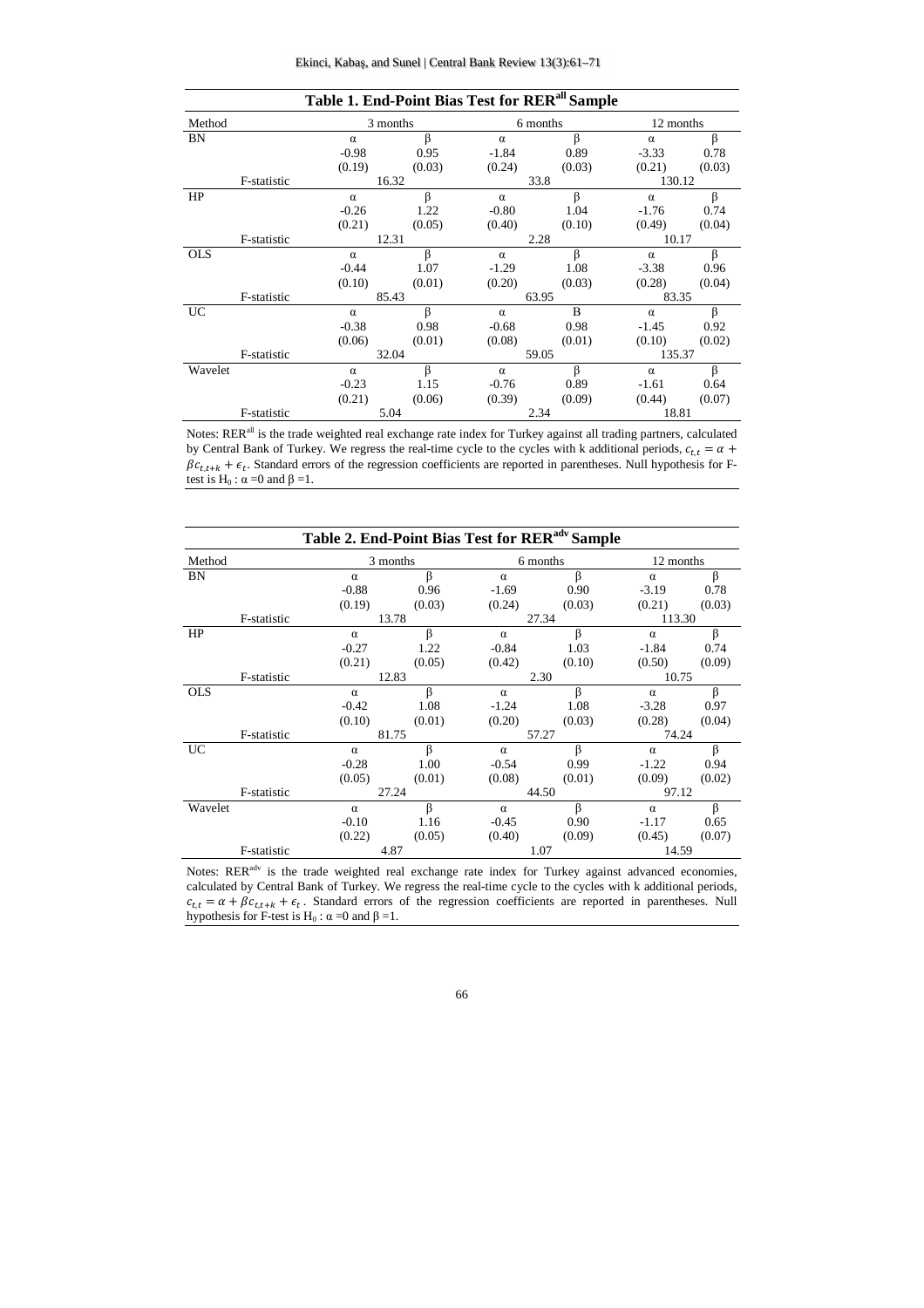One important measure to rank alternative methods is to look at the relationship between real-time cycle estimates and the cyclical components obtained with additional data. To this end, correlations between real-time cycles and estimates with 3, 6, and 12 additional observations after January 2008 are reported in Table 3. We observe a decline in the co-movement of real-time and extended sample estimates as the number of additional periods increases. The table indicates that HP filtering and wavelet analysis show relatively poor performance. Especially when horizons get longer, lower correlations between real-time cycles and cyclical values with additional observations emerge. On the other hand, stochastic trend methods, such as the BN decomposition and the UC approach, and the OLS method display better performance as they deliver larger correlations for all horizons.

| Table 3. Correlations of Real-Time Cycles and Cyclical Component with |                                          | <b>Additional Data</b> |         |                                          |    |
|-----------------------------------------------------------------------|------------------------------------------|------------------------|---------|------------------------------------------|----|
|                                                                       | $RER$ <sup>all</sup>                     |                        |         | RER <sup>adv</sup>                       |    |
| $2 - 1$                                                               | $\epsilon$ and $\epsilon$ and $\epsilon$ | 10                     | $2 - 1$ | $\epsilon$ and $\epsilon$ and $\epsilon$ | 10 |

|            |          | $\overline{\mathbf{r}}$ |           |          | $\overline{\mathbf{r}}$ |           |
|------------|----------|-------------------------|-----------|----------|-------------------------|-----------|
|            | 3 months | 6 months                | 12 months | 3 months | 6 months                | 12 months |
| BN         | 0.98     | 0.97                    | 0.97      | 0.98     | 0.96                    | 0.97      |
| HP         | 0.96     | 0.85                    | 0.78      | 0.96     | 0.84                    | 0.78      |
| <b>OLS</b> | 1.00     | 0.98                    | 0.96      | 1.00     | 0.98                    | 0.99      |
| UC         | 1.00     | 1.00                    | 0.99      | 1.00     | 1.00                    | 0.99      |
| Wavelet    | 0.95     | 0.82                    | 0.79      | 0.95     | 0.82                    | 0.80      |
|            |          |                         |           |          |                         |           |

Notes: RER<sup>all</sup> is the trade weighted real exchange rate index for Turkey. RER<sup>adv</sup> is the real exchange rate index for Turkey against the advanced economies. Both series are calculated by Central Bank of Turkey and cover the period between January 2003 and December 2012. Real-time cycles and cyclical values with additional data are obtained for the periods between January 2008 and December 2011.

Another measure for comparison is the magnitude of ex-post errors. We report the standard deviation of end point bias,  $e_{t,k}$ , for each method with different horizons in Table 4. According to this metric, UC approach performs better than BN decomposition for all horizons. OLS method, on the other hand, performs better than the UC approach, but only at a 3 months horizon. For an illustration, we plot the end point bias produced by all methods within a horizon of 6 months  $(k=6)$  in Figure 1. It is clear that the UC approach dominates the alternative filtering methods, since it produces a much smaller end-point bias.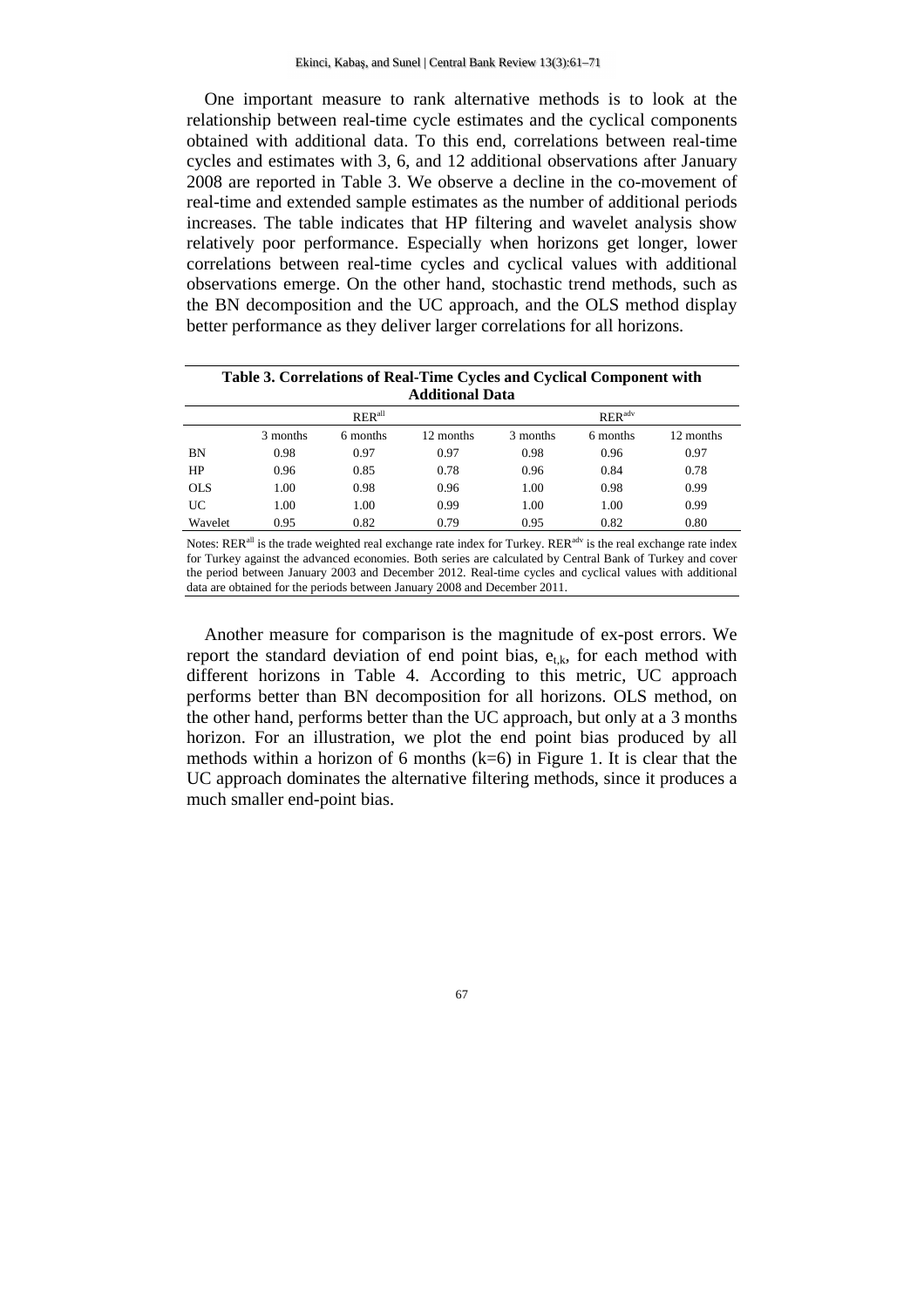| <b>RER</b> <sup>all</sup> |          |          |           |
|---------------------------|----------|----------|-----------|
|                           | 3 months | 6 months | 12 months |
| BN                        | 1.37     | 1.39     | 1.69      |
| HP                        | 1.92     | 2.90     | 3.52      |
| <b>OLS</b>                | 0.66     | 1.17     | 1.76      |
| <b>UC</b>                 | 1.17     | 0.40     | 0.51      |
| Wavelet                   | 1.69     | 2.85     | 3.55      |
| <b>RER</b> <sup>adv</sup> |          |          |           |
|                           | 3 months | 6 months | 12 months |
| BN                        | 1.40     | 1.44     | 1.75      |
| HP                        | 1.96     | 2.99     | 3.62      |
| <b>OLS</b>                | 0.68     | 1.22     | 1.81      |
| <b>UC</b>                 | 1.07     | 0.39     | 0.50      |
| Wavelet                   | 1.75     | 2.94     | 3.64      |

Notes: We report the standard deviations of end-point bias values for alternative methods with different horizons. RER<sup>all</sup> is the trade weighted real exchange rate index for Turkey. RER<sup>adv</sup> is the real exchange rate index for Turkey against the advanced economies. Both series are calculated by Central Bank of Turkey and cover the period between January 2003 and December 2012. Real-time cycles and cyclical values with additional data are obtained for the periods between January 2008 and December 2011.



Estimated trend values with the BN decomposition, the UC approach, and the OLS method are plotted with the actual real exchange rate series (with respect to all trading partners of Turkey) in Figure 2. We observe a longterm appreciation in the real exchange rate possibly due to the Balassa-Samuelson effect (an increase in the price of non-tradable goods due to the catch-up in the relative income) and a higher degree of quality bias in inflation compared to advanced economies.<sup>11</sup> Finally, in order to quantify

 $11$  See Arslan and Ceritoğlu (2011) for the impact of quality bias in the calculation of inflation.

<sup>68</sup>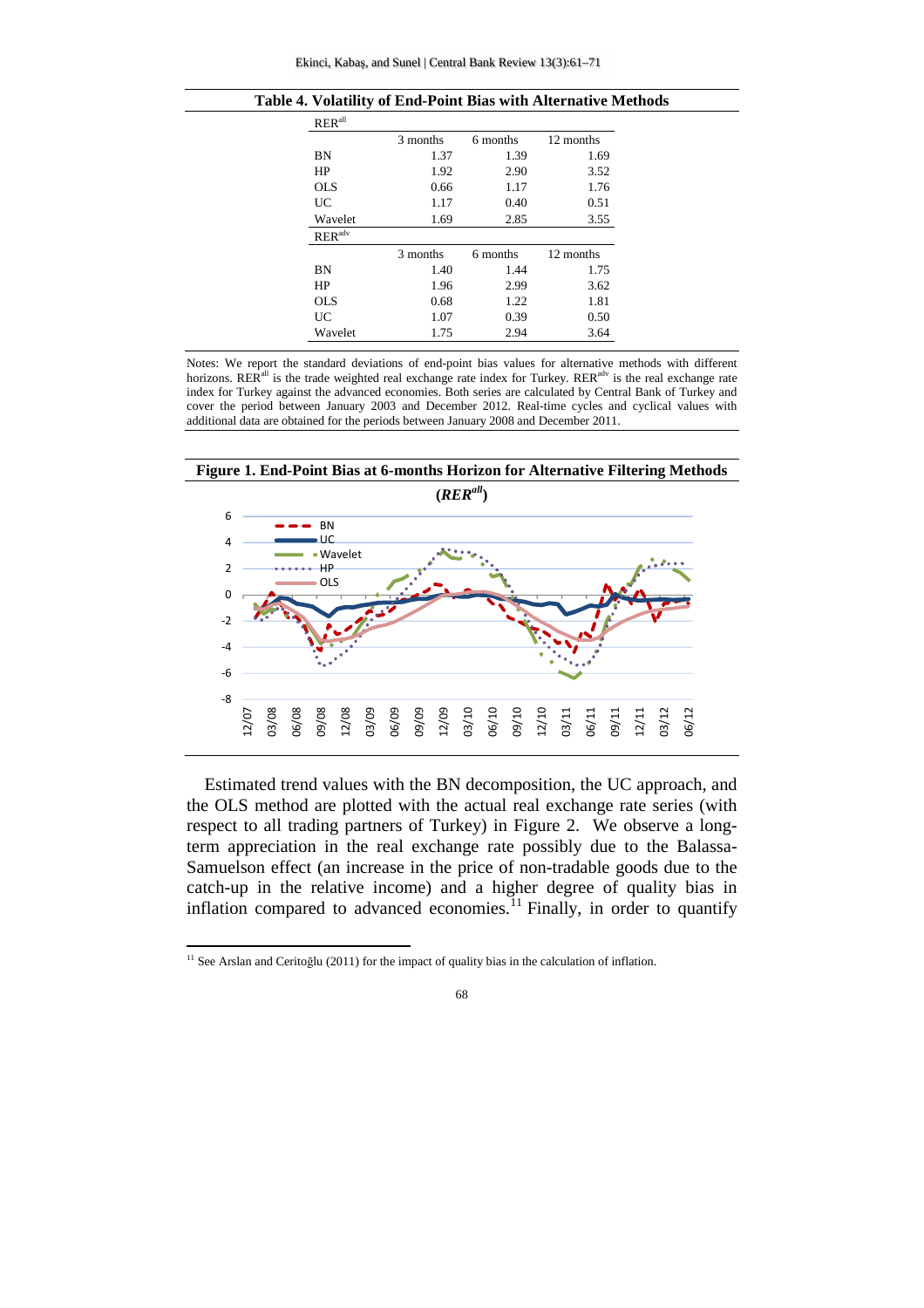this prior, we also report the *estimated average real appreciation* rates of Turkish lira implied by the BN decomposition, the UC approach, and the OLS method in Table 5. For the analysts who examine the real exchange rate dynamics of Turkey, these real appreciation rates are crucial. In particular, a trend value for RER<sup>all</sup> index estimated with the UC approach should be expected to be 2.36% higher in 12 months.



|            | <b>RER</b> <sup>all</sup> |        |
|------------|---------------------------|--------|
| Method     | monthly                   | annual |
| BN         | 0.16                      | 2.00   |
| <b>OLS</b> | 0.12                      | 1.55   |
| UC.        | 0.19                      | 2.36   |
|            | <b>RER</b> <sup>adv</sup> |        |
| Method     | monthly                   | annual |
| BN         | 0.25                      | 3.00   |
| <b>OLS</b> | 0.22                      | 2.67   |
| UC         | 0.27                      | 3.30   |

Notes: RER<sup>all</sup> is the trade weighted real exchange rate index for Turkey. RER<sup>adv</sup> is the real exchange rate index for Turkey against the advanced economies. Both series are calculated by Central Bank of the Republic of Turkey and cover the period between January 2003 and December 2012. Real-time cycles and cyclical values with additional data are obtained for the periods between January 2008 and December 2011.

# **5. Conclusion**

Trend-cycle decompositions are essential tools for policy analysis targeting macroeconomic and/or financial stability. To examine and compare the reliability of different filtering methods, we apply a number of techniques to the real exchange rate series of Turkey. A formal test is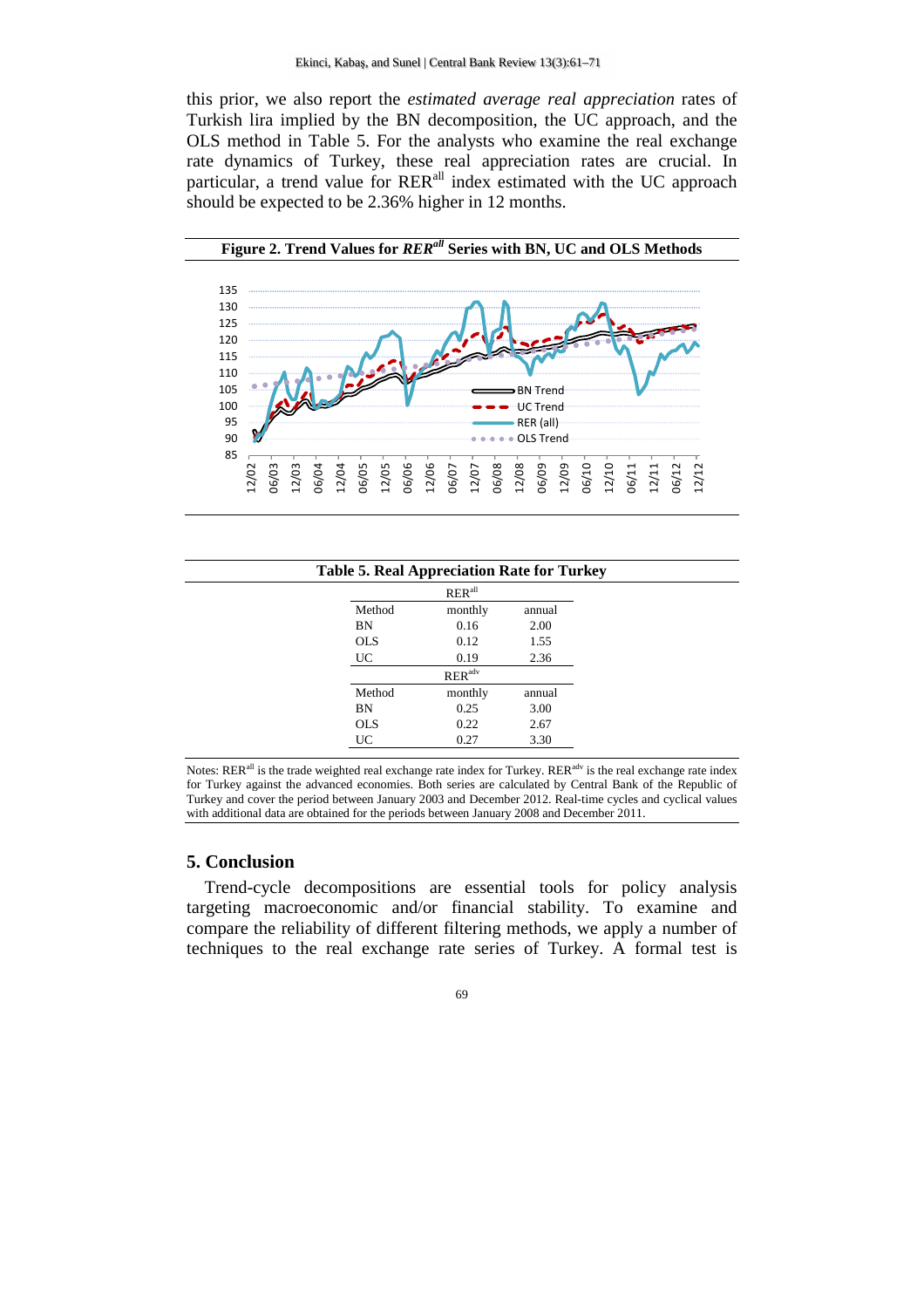conducted by using real-time cycles and the cyclical values obtained with additional data. Test results indicate that all methods display a serious degree of end-point bias, i.e., the estimated cyclical values are sensitive to the terminal data points. To rank the methods, we examine the co-movement of the real-time cycles and the estimates obtained by using additional data within horizons of 3, 6, and 12 months, respectively. We also compare the methods along the dimension of the ex-post magnitude of the end-point bias. Results show that a decomposition based on the unobserved components approach, which assumes (i) trend and cycle innovations are orthogonal and (ii) the share of trend shocks on the real depreciation rate fluctuations is fixed at 10%, dominates the other filtering methods considered in this study. Finally, the average real appreciation rate is estimated to be around 2% for Turkish lira in the trade-weighted general real exchange rate index, and around 3% for the real exchange rate vis-à-vis advanced countries.

#### **References**

- Aikman, D., Nelson, B., and Tanaka, M., 2012, "Reputation, Risk-taking and Macroprudential Policy" *Bank of England Working Paper* No. 462.
- Akkoyun, H. Ç., Günay, M., and Şen-Doğan, B., 2012, "Business Cycle Synchronization of Turkey with Euro Area and the US: What Has Changed After 2001?" *CBRT Working Paper* No. 12/15.
- Arslan, Y., and Ceritoğlu, E., 2011, "Quality Growth versus Inflation in Turkey" *CBRT Working Paper* No. 11/21.
- Başçı, E., 2013, "IMF World Bank Spring Meetings" (presentation), *IMF World Bank Spring Meetings,* http://www.tcmb.gov.tr/yeni/duyuru/2013/Basci\_Washington.pdf.
- Bussiere, M., Ca'Zorzi, M., Chudik, A., and Dieppe, A., 2010, "Methodological Advances in the Assessment of Equilibrium Exchange Rates" *ECB Working Paper* No: 1151.
- Canova, F., 1994, "Detrending and Turning Points" *European Economic Review*, Vol. 38, 614-623.
- Canova, F., 1998, "Detrending and Business Cycle Facts" *Journal of Monetary Economics*, Vol. 41, 475-512.
- Clark, P. K., 1987, "The Cyclical Component of U.S. Economic Activity" *The Quarterly Journal of Economics*, Vol. 102, 797–814.
- Drehmann, M., Borio, C., Gambacorta, L., Jimenez, G., and Trucharte, C., 2010, "Countercyclical Capital Buffers: Exploring Options" *Bank for International Settlements Working Paper* No. 317.
- Ekinci, M. F., Kabaş, G., and Sunel E., 2013, "End-Point Bias in Trend-Cycle Decompositions: An Application to the Real Exchange Rates of Turkey" *CBRT Working Paper* 13/16.
- Harvey, A.C., 1985, "Trends and Cycles in Macroeconomic Time Series" *Journal of Business and Economic Statistics*, Vol. 3, 216–227.
- Huizinga, J., 1987, "An Empirical Investigation of the Long-run Behaviour of Real Exchange Rates" *Carnegie-Rochester Conference Series on Public Policy*, 27, 149-214.
- IMF World Economic Outlook, 2013, "World Economic Outlook Hopes, Realities, Risks" *IMF World Economic and Financial Surveys*, April.
- MacDonald, R., 2000, "Concepts to Calculate Equilibrium Exchange Rates: An Overview" *Economic Research Group of the Deutsche Bundesbank, Discussion Paper* No: 2000/03.